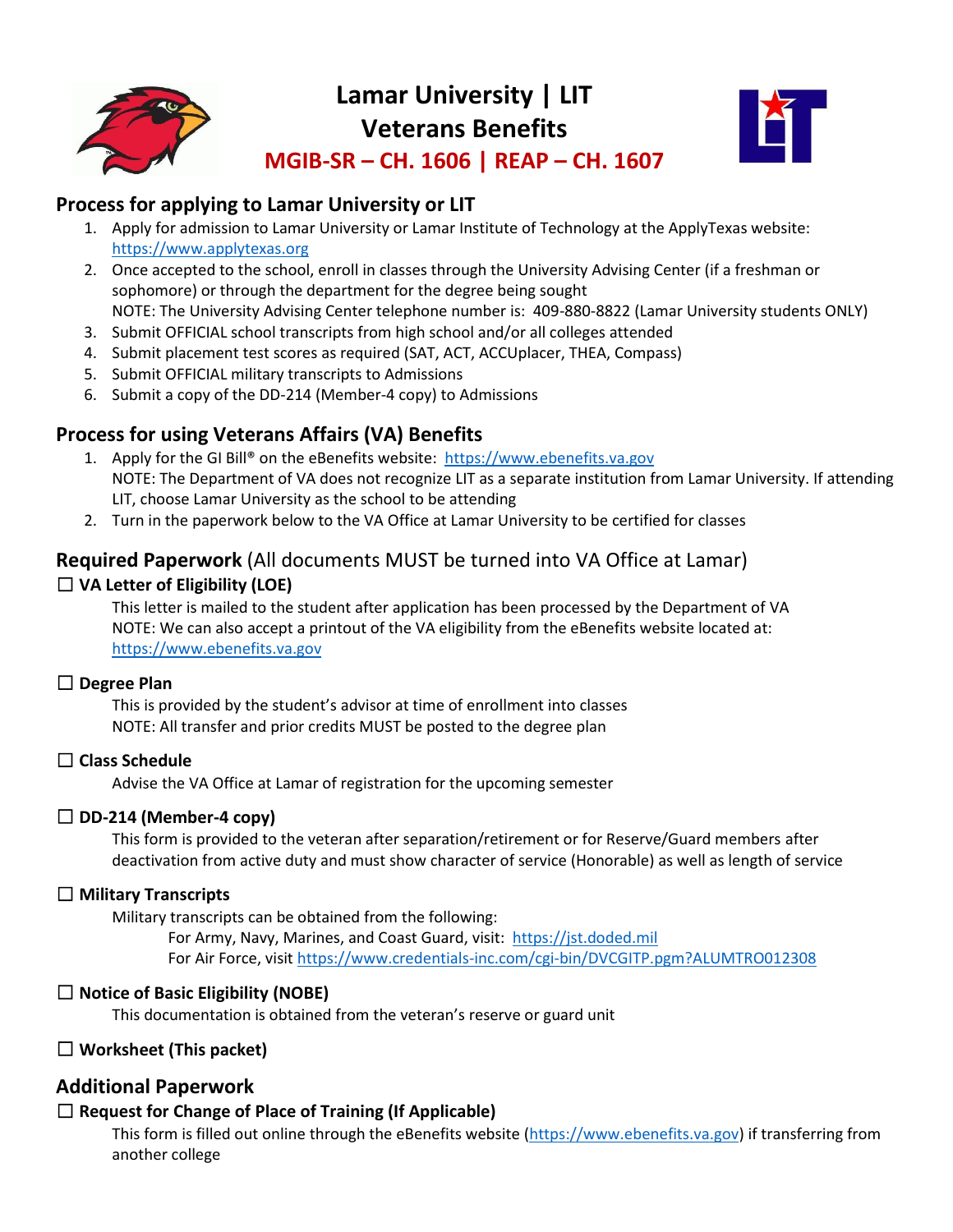## **Worksheet**

| <b>Student Information</b>  | $\Box$ Ch. 1606   $\Box$ Ch. 1607   $\Box$ HW   $\Box$ Dep   $\Box$ AP |  |  |
|-----------------------------|------------------------------------------------------------------------|--|--|
|                             |                                                                        |  |  |
|                             |                                                                        |  |  |
|                             |                                                                        |  |  |
|                             | SSN/VA#: _________________________________                             |  |  |
|                             |                                                                        |  |  |
| <b>Academic Information</b> |                                                                        |  |  |

| M |  |
|---|--|
|   |  |

NOTE: All courses of study require an updated degree plan and all classes must be specifically listed in the degree plan

## **Record of Enrollment (FOR OFFICE USE ONLY)**

| <b>Semester</b>    | Year | <b>Hours</b> | <b>Semester</b>    | Year | <b>Hours</b> |
|--------------------|------|--------------|--------------------|------|--------------|
| Fall               |      |              | Fall               |      |              |
| <b>Winter Mini</b> |      |              | <b>Winter Mini</b> |      |              |
| <b>Spring</b>      |      |              | <b>Spring</b>      |      |              |
| <b>May Mini</b>    |      |              | <b>May Mini</b>    |      |              |
| Summer I           |      |              | Summer I           |      |              |
| <b>Summer II</b>   |      |              | <b>Summer II</b>   |      |              |
| <b>Summer III</b>  |      |              | <b>Summer III</b>  |      |              |
| Fall               |      |              | Fall               |      |              |
| <b>Winter Mini</b> |      |              | <b>Winter Mini</b> |      |              |
| <b>Spring</b>      |      |              | <b>Spring</b>      |      |              |
| <b>May Mini</b>    |      |              | <b>May Mini</b>    |      |              |
| <b>Summer I</b>    |      |              | <b>Summer I</b>    |      |              |
| <b>Summer II</b>   |      |              | <b>Summer II</b>   |      |              |
| <b>Summer III</b>  |      |              | <b>Summer III</b>  |      |              |
| Fall               |      |              | Fall               |      |              |
| <b>Winter Mini</b> |      |              | <b>Winter Mini</b> |      |              |
| <b>Spring</b>      |      |              | <b>Spring</b>      |      |              |
| <b>May Mini</b>    |      |              | <b>May Mini</b>    |      |              |
| Summer I           |      |              | Summer I           |      |              |
| <b>Summer II</b>   |      |              | <b>Summer II</b>   |      |              |
| <b>Summer III</b>  |      |              | <b>Summer III</b>  |      |              |
| Fall               |      |              | Fall               |      |              |
| <b>Winter Mini</b> |      |              | <b>Winter Mini</b> |      |              |
| <b>Spring</b>      |      |              | <b>Spring</b>      |      |              |
| <b>May Mini</b>    |      |              | <b>May Mini</b>    |      |              |
| <b>Summer I</b>    |      |              | <b>Summer I</b>    |      |              |
| <b>Summer II</b>   |      |              | <b>Summer II</b>   |      |              |
| <b>Summer III</b>  |      |              | <b>Summer III</b>  |      |              |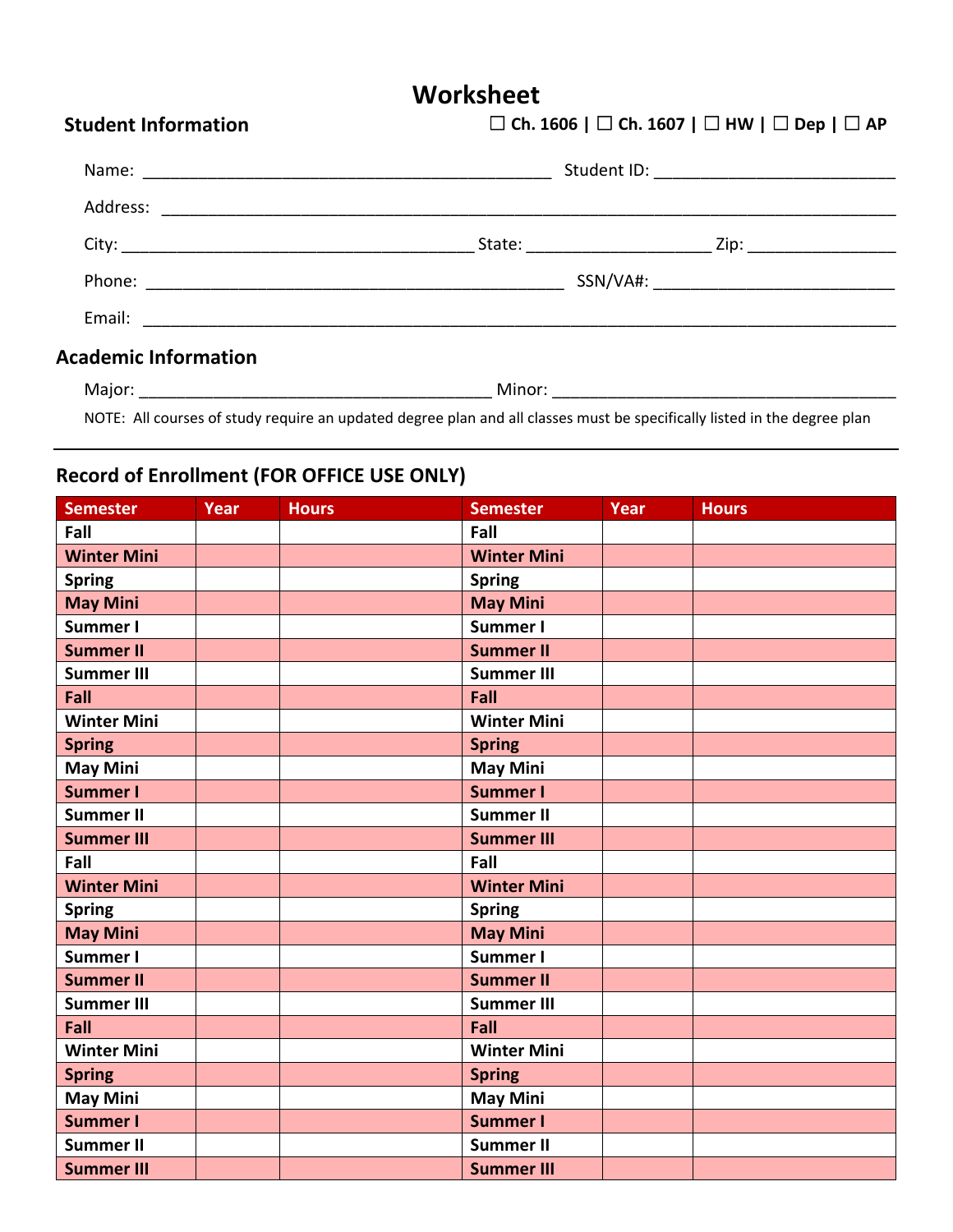#### **Statement of Student Responsibilities**

All students using Veteran Educational benefits must abide by regulations set forth by the United States Department of Veterans Affairs and this institution. Please review and initial each statement in acknowledgement of your responsibilities as a student receiving Veterans Educational Benefits.

| I understand that in order to continue to receive my benefits I must request to be certified<br>EVERY semester that I am enrolled at this institution.                                                                                                                                  |
|-----------------------------------------------------------------------------------------------------------------------------------------------------------------------------------------------------------------------------------------------------------------------------------------|
| I understand that all courses that I am enrolled in MUST be on my degree plan that is on file<br>with this office. I understand that by registering for courses that are NOT on my degree plan,<br>my VA payment will be delayed and I may not receive reimbursement for these courses. |
| I understand that the VA will pay for college readiness classes if deemed necessary by my<br>placement test scores. However, the VA will NOT pay for these courses to be taken online. A<br>copy of the test scores must be on file with the VA office.                                 |
| I understand that I must maintain a cumulative 2.0 GPA to continue to receive my VA benefits.<br>IF I receive a failing grade in a course, I understand that the VA will pay for me to re-take the<br>course only ONCE.                                                                 |
| I understand that my paperwork will NOT be submitted to the VA for payment until my file is<br>complete and I have turned in ALL requested documents to the VA Office.                                                                                                                  |
| I understand that the VA Office processes files in the order they are received each semester.<br>The VA Office will begin certifying paperwork as soon as registration opens for each term.                                                                                             |
| I understand that if I make changes to my schedule, I MUST notify the VA Office ASAP. If<br>changes are made to my schedule after I request to be certified, I understand that my<br>payments may be delayed and may result in an overpayment and a debt to the VA.                     |
| I understand that as a Chapter 1606/1607 beneficiary, I must verify my enrollment on the<br>WAVE website or by phone at 1-877-823-2378 MONTHLY.                                                                                                                                         |

#### **BY SIGNING THIS DOCUMENT, I AGREE TO THE AFOREMENTIONED STATEMENTS OF UNDERSTANDING AND AGREE TO UPHOLD MY RESPONSIBILITIES AS A STUDENT USING VETERAND EDUCATIONAL BENEFITS.**

| <b>Student Name (Print)</b>                   | Signature                  | Date            |
|-----------------------------------------------|----------------------------|-----------------|
|                                               | <b>FOR OFFICE USE ONLY</b> |                 |
| Authorization File Completed on (MM/DD/YYYY): |                            | Staff Initials: |